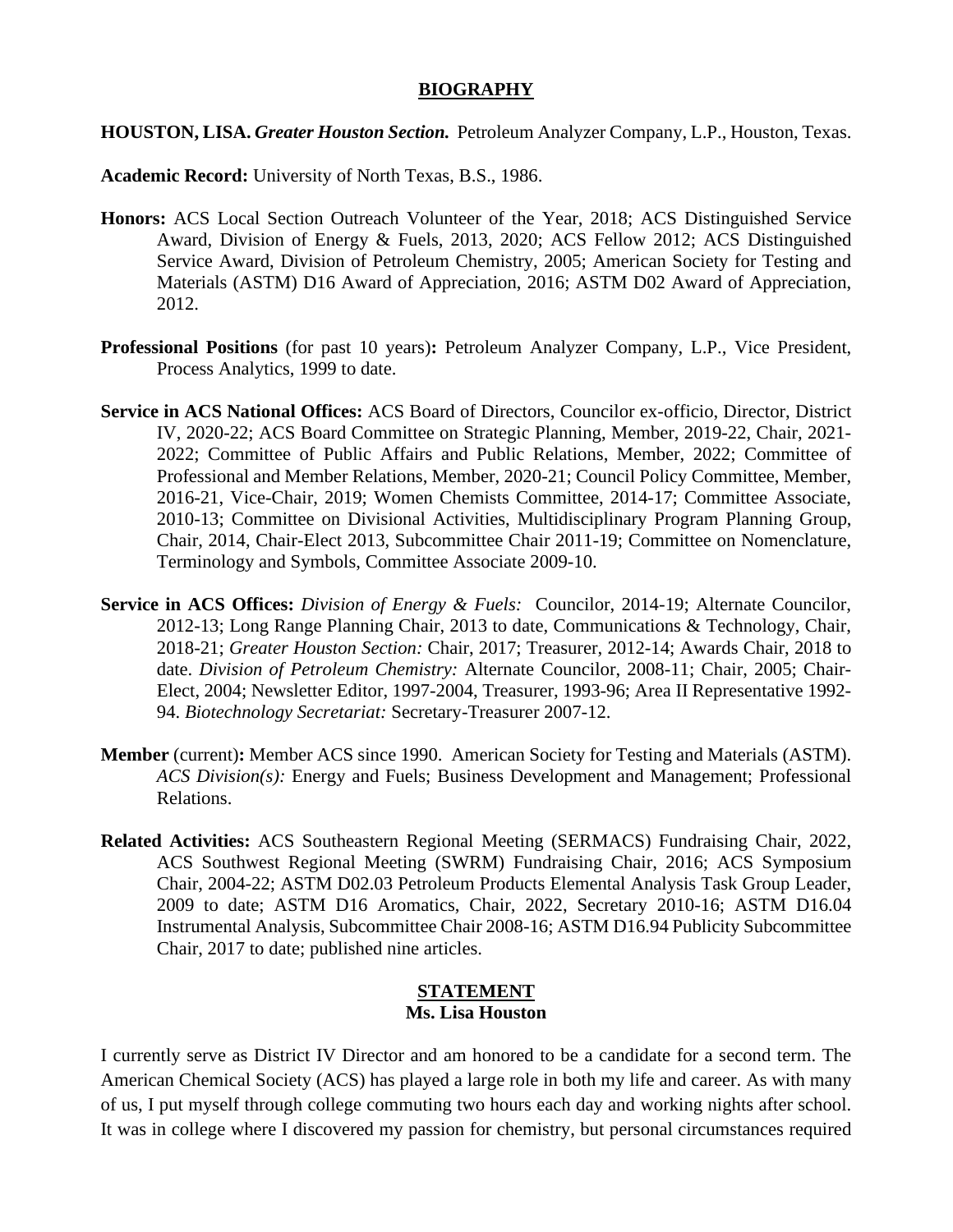plans for graduate school to be set aside and I entered the workforce with a position in the chemical industry. I attended my first ACS meeting in 1993, joined the Society, and was asked to serve the Petroleum Chemistry Division. Even as a single parent, I managed my commitments, which included two trips a year to ACS meetings in addition to work travel, and a host of school activities. I have since served in additional leadership roles in the Greater Houston Section, Regional meetings, a number of national committees, and on the Board of Directors. All these have advanced my professional career by providing leadership opportunities and experiences that have crossed over into my professional life and ultimately led to my current position as Vice President for PAC, an analytical instrument company.

The Board of Directors has the responsibility to guide and direct the Society in fulfilling its vision and mission. My commitment is to continue using my energy and skills in my various roles serving the Society to champion Diversity, Equity, Inclusion, and Respect (DEIR), communicate the value of ACS, strengthen ACS component groups, and advocate for science with the public and government.

- Advance DEIR: I am proud to have served on the Board working group that recommended changes to the ACS Strategic Plan to include a  $5<sup>th</sup>$  goal to embrace and advance inclusion in chemistry,, which was approved by the Board. In my current role as Chair of the Board Committee on Strategic Planning (SPC), we continue to focus our efforts on developing strategies to advance DEIR in the chemical enterprise as outlined in my March 21, 2021 *C&EN* comment [Working](https://cen.acs.org/acs-news/comment/Working-together-toward-diversity-equity/99/i11)  [together toward diversity, equity, inclusion, and respect in the chemistry enterprise](https://cen.acs.org/acs-news/comment/Working-together-toward-diversity-equity/99/i11) (cen.acs.org). Presently, SPC is pioneering efforts to establish and implement key indicators of progress towards achieving the ACS Strategic Plan.
- Communicate the value of ACS: ACS provides a host of benefits for members in all stages of their education and careers including professional development, scientific publications, recognition, career counseling, and networking. However, this value proposition is not always communicated clearly. To address industrial member value, I served on a Board Working Group to develop strategies for ACS Staff and/or industry-related ACS divisions or committees to achieve transformation of industry member attendance at ACS meetings. I will continue to drive member engagement and attract new members through personal and collaborative efforts to communicate the value of ACS membership for all.
- Build strong local sections, international chapters, and divisions: It is imperative that the ACS component groups become and remain healthy as they are the backbone of the Society. ACS would not exist if it were not for our dedicated volunteers at every level; however, the local sections, international chapters and divisions are normally held together by a small subsegment of their population. We need to develop mechanisms to aid them in engaging their members, including students, academic, and industrial professionals, to increase their impact. To this end, I have been working with the President-Elect, LSAC, and ACS staff to build a revised ACS Speaker Service and directory to increase member interaction for all local sections, international chapters, and divisions by allowing them access to a diverse group of global speakers who want to share their expertise and passion for chemistry on a wide variety of topics.